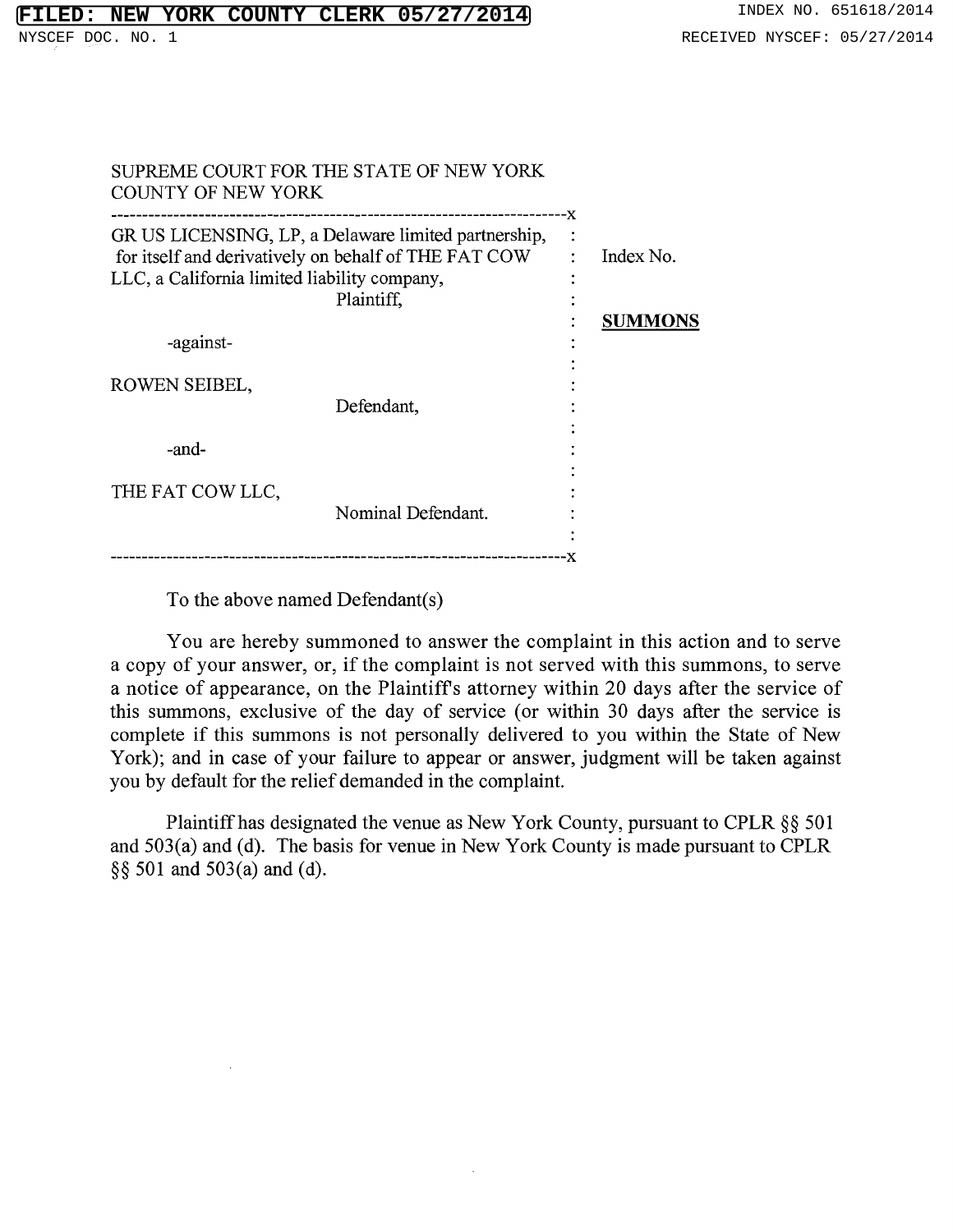May 27, 2014

DATED: New York, New York MITCHELL SILBERBERG & KNUPP LLP

ancheles By: 'Curs

Paul D. Montclare, Esq. 12 East 49th Street, 30th Floor New York, New York 10017-1028 Telephone: (212) 509-3900 Facsimile: (212) 509-7239

Kevin E. Gaut, Esq. *(pro hac vice*  application to be submitted) 11377 West Olympic Boulevard Los Angeles, CA 90064-1683 Telephone: (310) 312-2000 Facsimile: (310) 312-3100 *Attorneys for Plaintiff* 

To: Rowan Seibel The Fat Cow LLC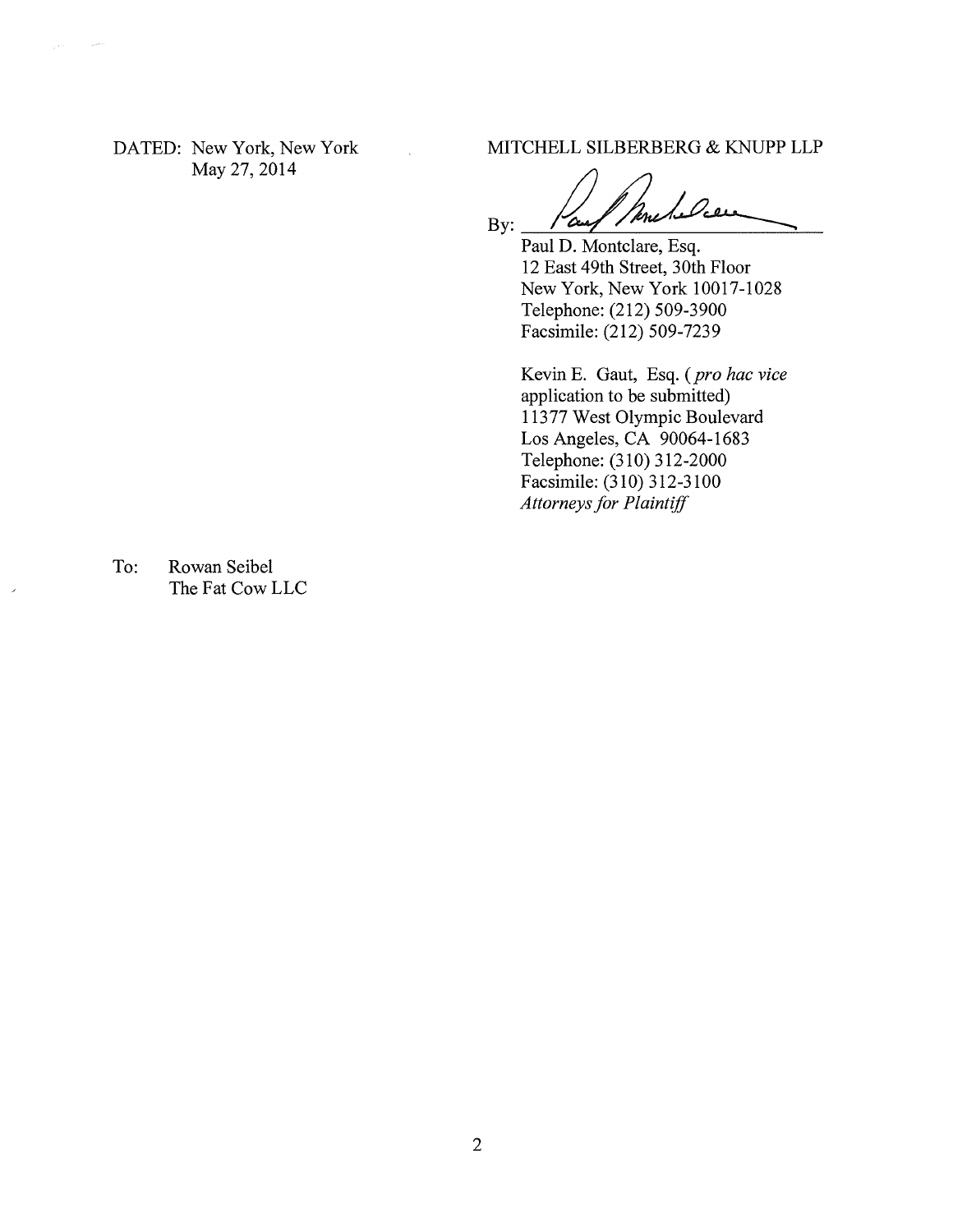| <b>COUNTY OF NEW YORK</b>                    | SUPREME COURT FOR THE STATE OF NEW YORK                                                                      |                  |
|----------------------------------------------|--------------------------------------------------------------------------------------------------------------|------------------|
| LLC, a California limited liability company, | GR US LICENSING, LP, a Delaware limited partnership,<br>for itself and derivatively on behalf of THE FAT COW | --x<br>Index No. |
|                                              | Plaintiff,                                                                                                   | <b>COMPLAINT</b> |
| -against-                                    |                                                                                                              |                  |
| ROWEN SEIBEL,                                | Defendant,                                                                                                   |                  |
| -and-                                        |                                                                                                              |                  |
| THE FAT COW LLC,                             | Nominal Defendant.                                                                                           |                  |
|                                              |                                                                                                              |                  |

Plaintiff GR US Licensing, LP ("GR"), a Delaware limited partnership, in its individual capacity, and derivatively on behalf The Fat Cow, LLC, a California limited liability company, for its Complaint against Defendant Rowen Seibel ("Seibel"), alleges as follows:

### **INTRODUCTION**

1. This action seeks judicial dissolution of two entities — The Fat Cow, LLC, a California limited liability company and FCLA, LP, a Delaware limited partnership (together, the "Fat Cow Entities") — and is a first step in thwarting Defendant Rowen Seibel's fraudulent scheme to freeload upon the renown and acumen of celebrity chef Gordon Ramsay ("Mr. Ramsay"), whose related entity is Plaintiff GR. Seibel has been engaged in a concerted effort to usurp Mr. Ramsay's invaluable name, trademarks, and restaurant concepts through, among other things, outright and worldwide misrepresentations about Seibel's rights to them.

2. Mr. Seibel first became involved with Mr. Ramsay in 2011 by falsely telling Mr. Ramsay that he needed Seibel to provide contacts essential for Las Vegas restaurant ventures.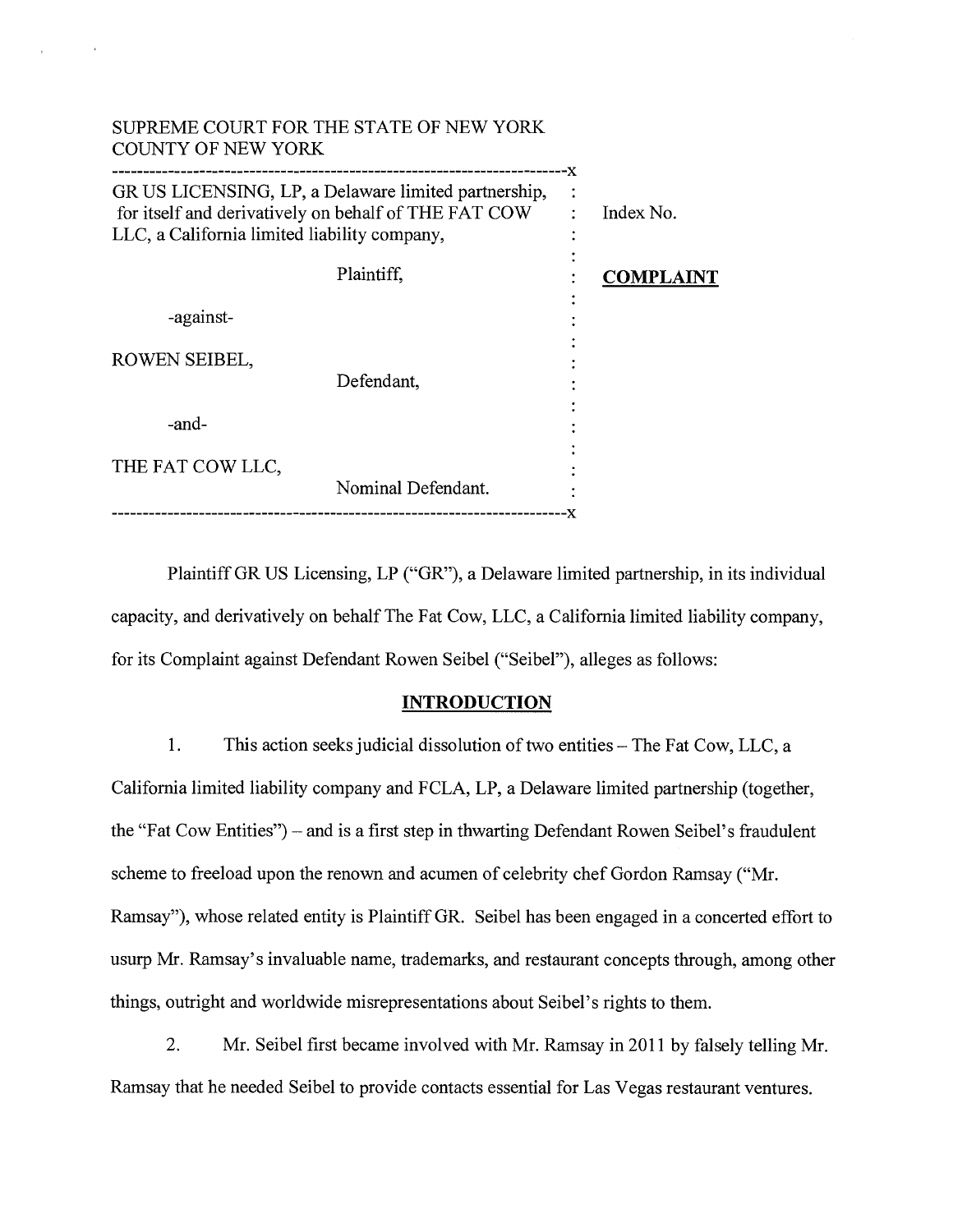Then, when Seibel learned in 2012 that Mr. Ramsay intended to open a new restaurant in Los Angeles to be called "The Fat Cow," Seibel begged to be included, this time falsely promising Mr. Ramsay that Seibel would be an invaluable partner because of his significant restaurant experience. GR and Seibel formed the Fat Cow Entities to jointly own and operate the restaurant.

3. Having inveigled Mr. Ramsay to include him in The Fat Cow, Seibel took control of the restaurant and proved egregiously inept in its management. As a result, the restaurant had food, service and business operations far below Mr. Ramsay's exacting standards. Siebel's incompetent operations generated negative restaurant reviews and criticism from the restaurant's landlord.

4. Because of Seibel's misconduct, The Fat Cow faced mounting losses and also legal proceedings. For example, Seibel's team mis-paid certain employees, resulting in thousands of dollars in penalties and back wage assessments from the California Labor Commissioner. Seibel hid these proceedings from Mr. Ramsay. Eventually, other employees filed a class action lawsuit complaining about pay and labor practices implemented under Seibel's control.

5. Belatedly Mr. Ramsay was forced to select and assign new and competent The Fat Cow management in an effort to save the restaurant. However, Seibel refused to cooperate in any reasonable steps to solve the problems he had created. For example, Seibel refused to contribute his share of the funds needed to pay lawyers to defend the class action lawsuit, and after promising to attend a meeting to attempt settling the lawsuit, Seibel never showed.

6. At the height of these restaurant problems, Mr. Seibel stole from the restaurant account, worsening its fiscal shortfall. After the fact, Mr. Ramsay learned that, while operating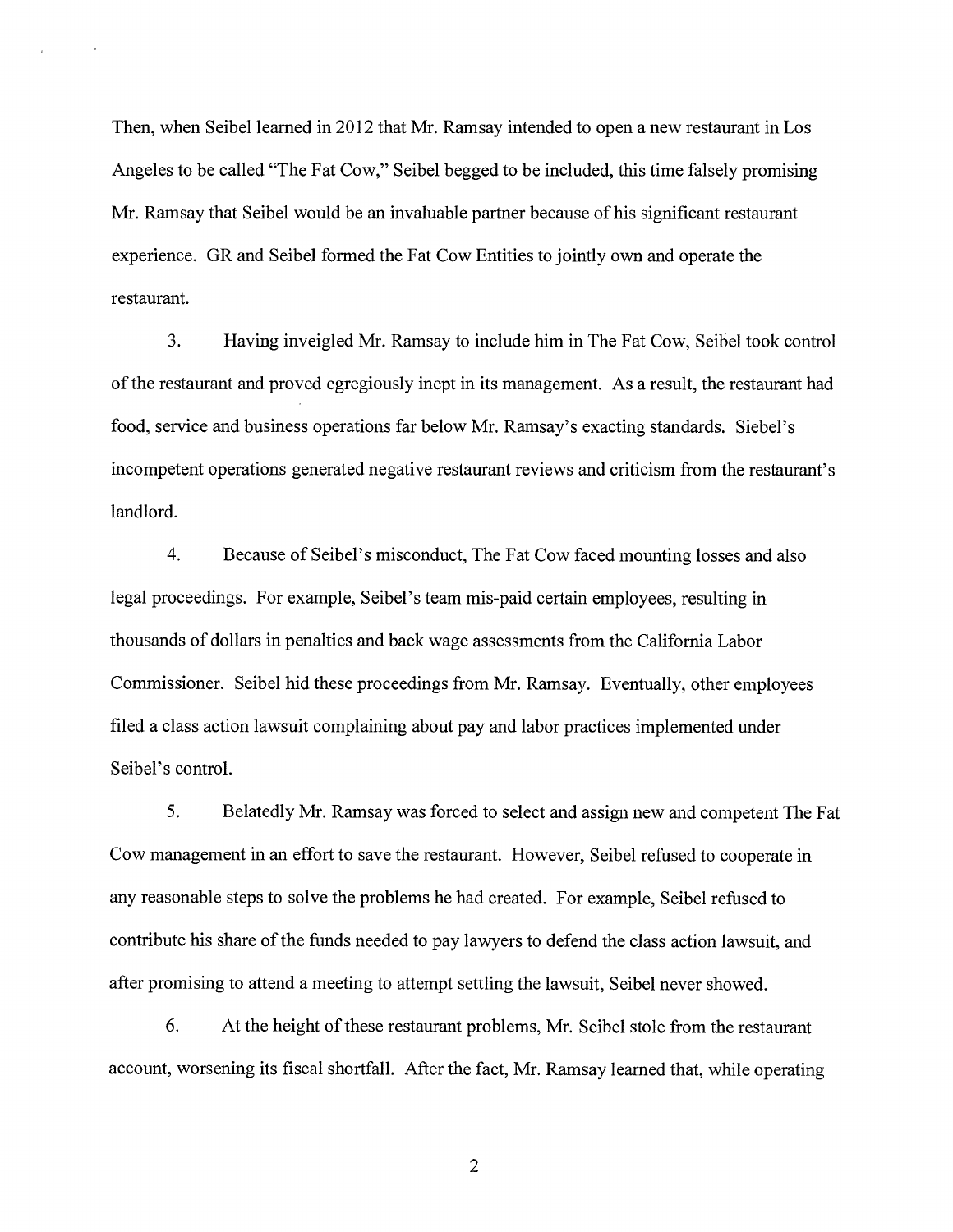the restaurant, Seibel had also engaged in other self-dealing transactions by which he personally benefitted from contracts of The Fat Cow vendors and enriched himself through (or advocated for) other dishonest dealings.

7. The restaurant also faced trademark issues. The parties had agreed to name the restaurant The Fat Cow, despite acknowledging in writing from the outset that both knew of possible trademark concerns because a Florida restaurant was using the Spanish version of a related name. When the trademark issue came to a head in 2013, Seibel ignored the problem and left Mr. Ramsay to negotiate a solution. Mr. Ramsay's representatives obtained a temporary right to continue using "The Fat Cow" trademark, but that right ended in early 2014.

8. Despite an agreement that The Fat Cow business partners would make joint decisions, Seibel rejected Mr. Ramsay's suggestion that the restaurant should close and unilaterally demanded in late 2013 and 2014 that the restaurant continue operating, while at the same time refusing to provide funds needed to do so or to provide solutions to the trademark problems. Ultimately, GR alone contributed monies to meet rent and other restaurant obligations. Seibel did and contributed nothing.

9. Eventually, the restaurant closed due to the losses caused by Seibel's derelictions and the trademark issues. But Seibel tried to shift the blame to Mr. Ramsay and continued to engage in misconduct that increased the venture's losses. For example, with full disclosure and acquiescence from Seibel, Mr. Ramsay suggested to the The Fat Cow landlord that, once the old restaurant closed, Mr. Ramsay could start a new restaurant on the leased premises under Mr. Ramsay's sole and expert control. Starting such a new restaurant could have discharged the old restaurant's rent obligation. Seibel did not thank Mr. Ramsay for the effort. Instead, Seibel filed a related lawsuit in this Court, making the false and nonsensical claim that Mr. Ramsay, a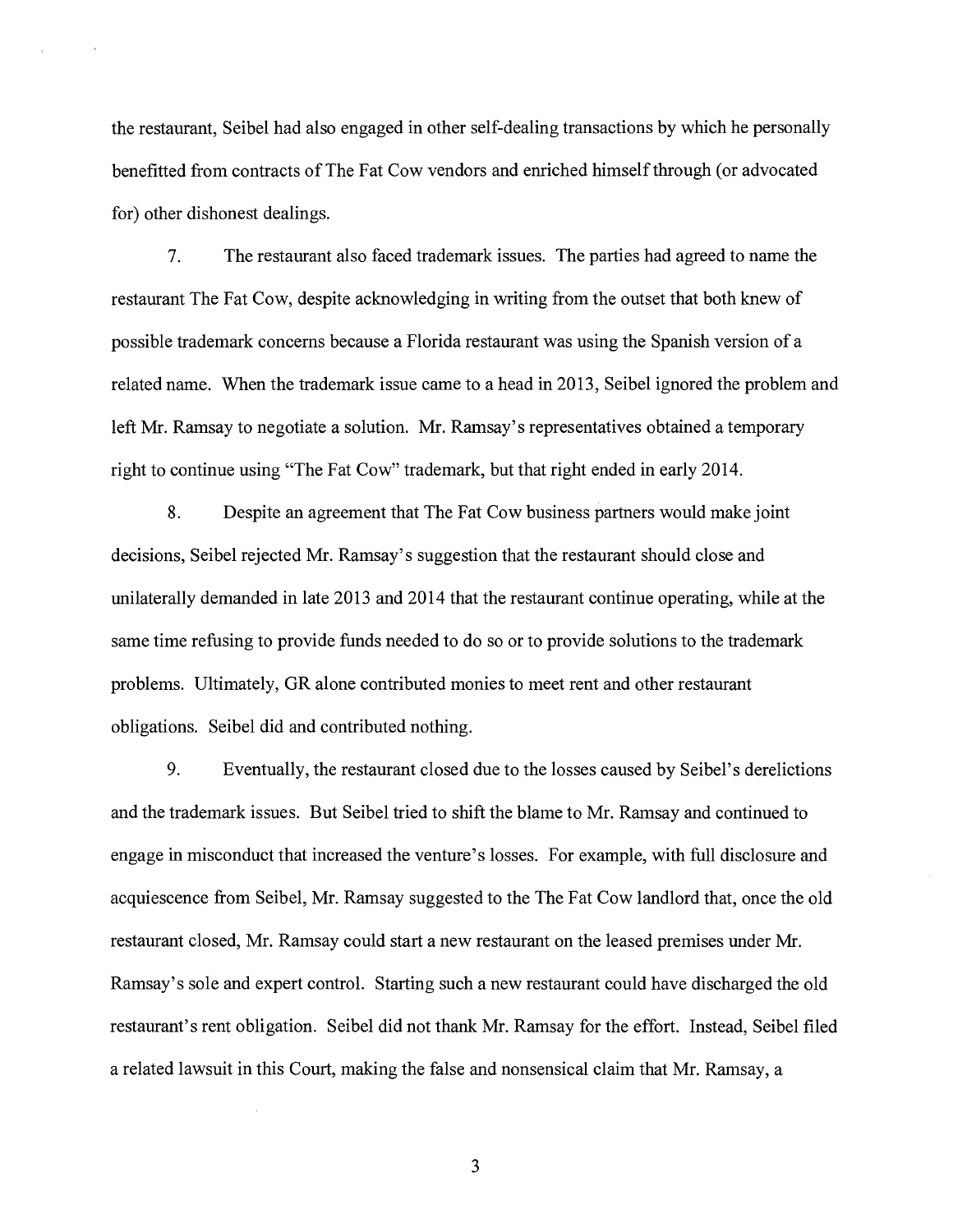successful television star and renowned restaurateur with a reputation for perfection, fraudulently induced Seibel to participate in The Fat Cow restaurant project with the intent to secretly cause it to fail by producing a poor quality product and miring it in legal troubles so that he could then close the restaurant, make off with Seibel's money, and reopen a new restaurant in the same location. The claim is nonsense. Now, no new restaurant has been or will be opened. As a result, the landlord has asserted substantial and ongoing rent obligations arising from the original restaurant.

10. Seibel's related lawsuit rewrote history in other ways. For example, it falsely claims that Mr. Ramsay had promised that he alone would fix the trademark issue, when the parties' written agreement plainly provides otherwise.

11. While engaging in misconduct at The Fat Cow, Seibel began interfering more broadly with Mr. Ramsay's business interests. Seibel has traveled throughout the world blatantly mischaracterizing his rights under agreements governing restaurant ventures involving Mr. Ramsay, and in doing so has falsely claimed rights to invaluable Ramsay trademarks and concepts which Seibel does not hold.

12. In short, Seibel has tried to ride Mr. Ramsay's star, but through his own fraud, misconduct, and derelictions, brought the The Fat Cow restaurant crashing down, while falsely blaming Mr. Ramsay and otherwise interfering with his rights. This lawsuit begins efforts to disassociate Seibel from Mr. Ramsay's empire by dissolving the two Fat Cow Entities. Dissolution is required because:

• The Fat Cow Entities require that all decisions be made through unanimous agreement of the parties. At this point, no such agreements are possible and have not been possible for some time.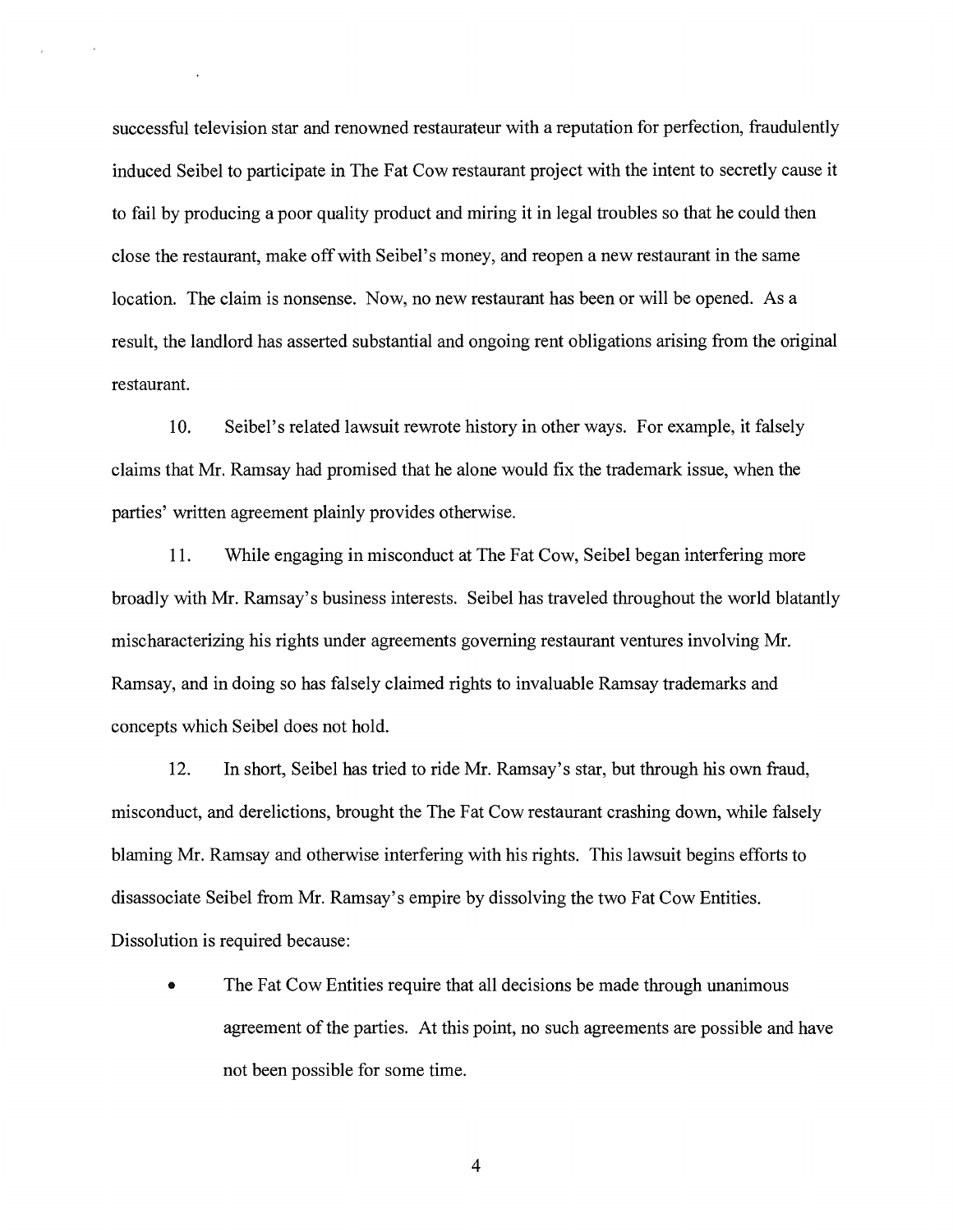- The Fat Cow Entities were formed to operate The Fat Cow and perhaps extend the restaurant concept to other locations if both parties agreed. The original The Fat Cow is now closed, and GR and Mr. Ramsay will not agree to operating any other such restaurant. The Fat Cow Entities thus serve no function, other than fostering Seibel's efforts to misrepresent the scope of his purported relationships with Mr. Ramsay and providing Seibel potential future opportunities for self-dealing.
- **9** GR is under no obligation to continue operating the Fat Cow Entities with a man who has proven incompetent and dishonest, who has interfered with Mr. Ramsay's business operations by misrepresenting worldwide his authority to the Ramsay name, trademarks, and concepts, who has caused significant losses at The Fat Cow but eschewed any responsibility for doing so, and who has filed a malicious and concocted lawsuit against Mr. Ramsay. Continued association with Siebel through the Fat Cow Entities will only sully Mr. Ramsay's reputation.

## PARTIES AND DERIVATIVE CLAIMS

13. Plaintiff GR US Licensing, LP ("GR") is a Delaware limited partnership which maintains its principal place of business in the State of Delaware, and related to chef Gordon Ramsay.

14. Upon information and belief, Defendant Rowen Seibel ("Seibel") resides in the State of New York.

15. The Nominal Defendant The Fat Cow LLC is a California limited liability company.

16. GR brings the Second Cause of Action on its own behalf and derivatively on behalf of The Fat Cow, LLC.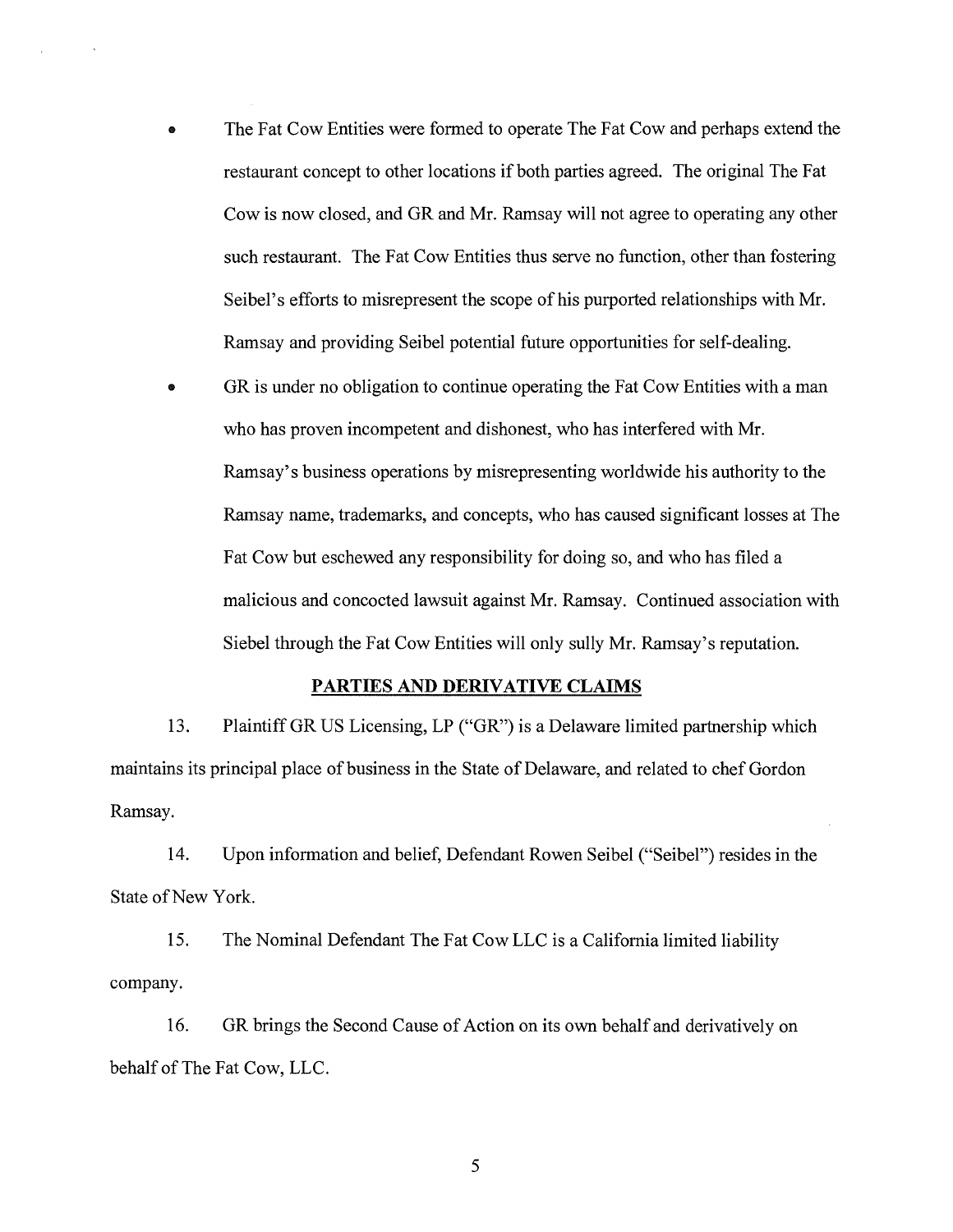17. For reasons set forth in the allegations in this complaint, it would be futile to seek Seibel's consent to dissolving The Fat Cow LLC, or to seek Seibel's consent to The Fat Cow, LLC commencing this action for the dissolution of FCLA, LP.

### JURISDICTION AND VENUE

18. This Court has personal jurisdiction over Defendant Seibel pursuant to New York Civil Practice Law and Rules section 301 because Seibel resides within this State.

19. Venue is proper in the County of New York under New York Civil Practice Law and Rules sections 501 and 503.

20. Pursuant to the Limited Partnership Agreement of FCLA, LP (described below), Seibel has consented to personal jurisdiction and venue in this Court.

## STATEMENT OF FACTS

21. On about October 12, 2012, GR and Seibel entered into a "Limited Liability Company Agreement of The Fat Cow, LLC" in order to form The Fat Cow, LLC as a California limited liability company.

22. GR and Seibel are the only Members and owners of The Fat Cow, LLC. GR and Seibel each have a 50% membership interest in The Fat Cow, LLC.

23. The Limited Liability Company Agreement of The Fat Cow, LLC calls for The Fat Cow, LLC to be managed through the unanimous consent of two managers, one manager designated by GR and one manager designated by Seibel. Seibel has designated himself as his manager and GR has designated Mr. Ramsay as its manager.

24. On about October 12, 2012, GR, Seibel, and The Fat Cow, LLC entered into a "Limited Partnership Agreement of FCLA, LP" in order to form FCLA, LP as a Delaware limited partnership.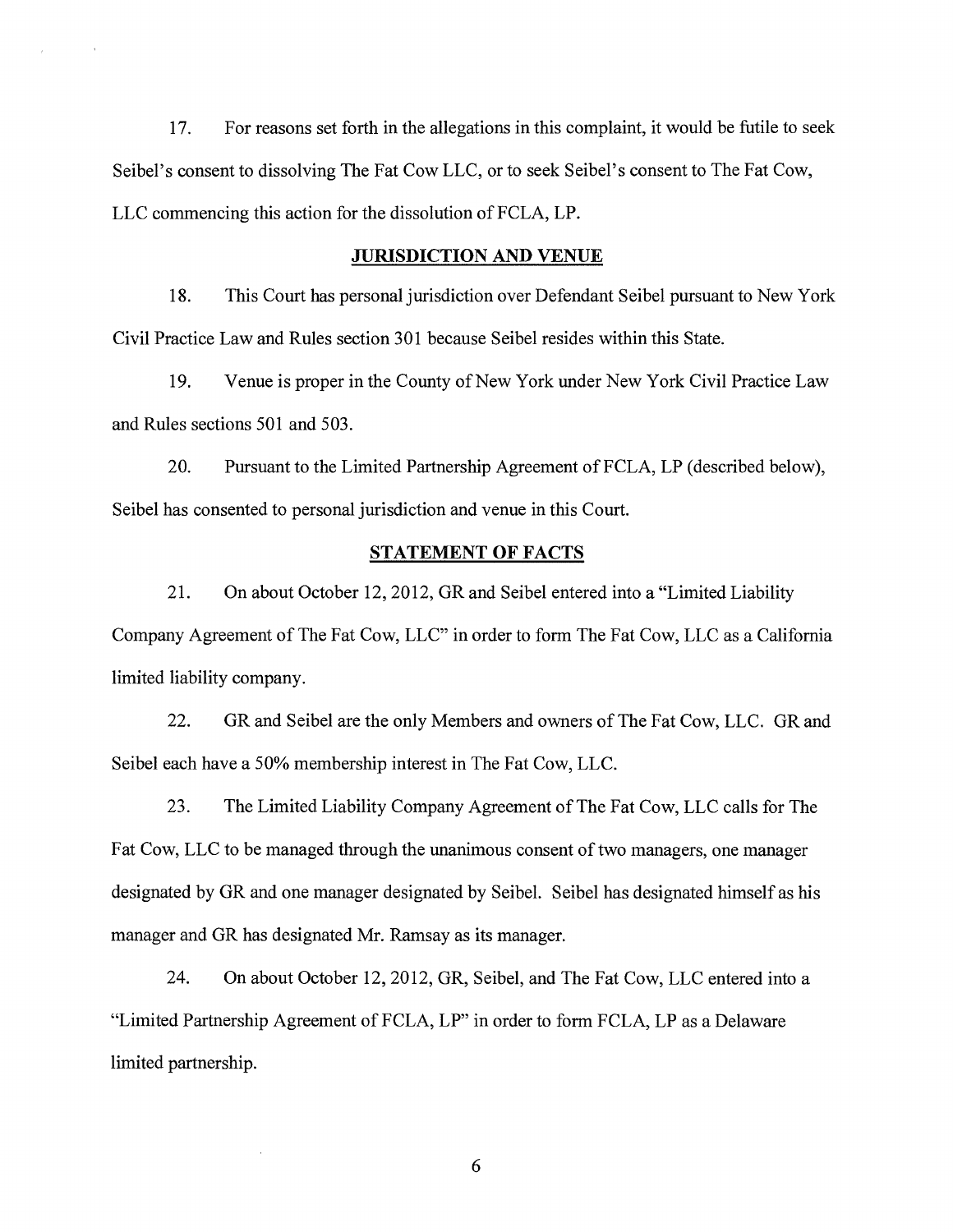25. GR and Seibel are the only limited partners of FCLA, LP. The Fat Cow, LLC is the only general partner of FCLA, LP. GR and Seibel each have a 49% limited partnership interest in FCLA, LP. The Fat Cow, LLC has a 2% partnership interest in FCLA, LP. Under the terms of the Limited Partnership Agreement of FCLA, LP, The Fat Cow, LLC makes all decisions for FCLA, LP. As a result, and because all decision for The Fat Cow, LLC must be made unanimously by its managers Mr. Ramsay and Seibel, decisions for FCLA, LP must also be made unanimously by them.

26. FCLA, LP was formed for the purpose of developing, owning, and operating a restaurant to be known as The Fat Cow at the Grove, an upscale retail and entertainment complex in Los Angeles, California.

27. GR and Seibel, through The Fat Cow, LLC and FCLA, LP, planned to develop The Fat Cow into a successful restaurant at The Grove. If the inaugural The Fat Cow proved successful, GR and Seibel potentially intended to use The Fat Cow, LLC as a vehicle for licensing the "The Fat Cow" mark and concept for use at other future restaurant locations, if both parties agreed.

28. The Fat Cow restaurant at The Grove (the "Restaurant") opened in about October 2012.

29. Seibel assumed initial management responsibility over the Restaurant. He did so with utter incompetence, with the result that the Restaurant's food, service and business operations were far below the exacting Ramsay standards.

30. On or about June 13, 2013, a wage and hour class action was filed against, inter alia, FCLA, LP and The Fat Cow, LLC, on behalf of a class of hourly employees at the Restaurant. The lawsuit alleges that, as a result of Seibel's management practices, the Restaurant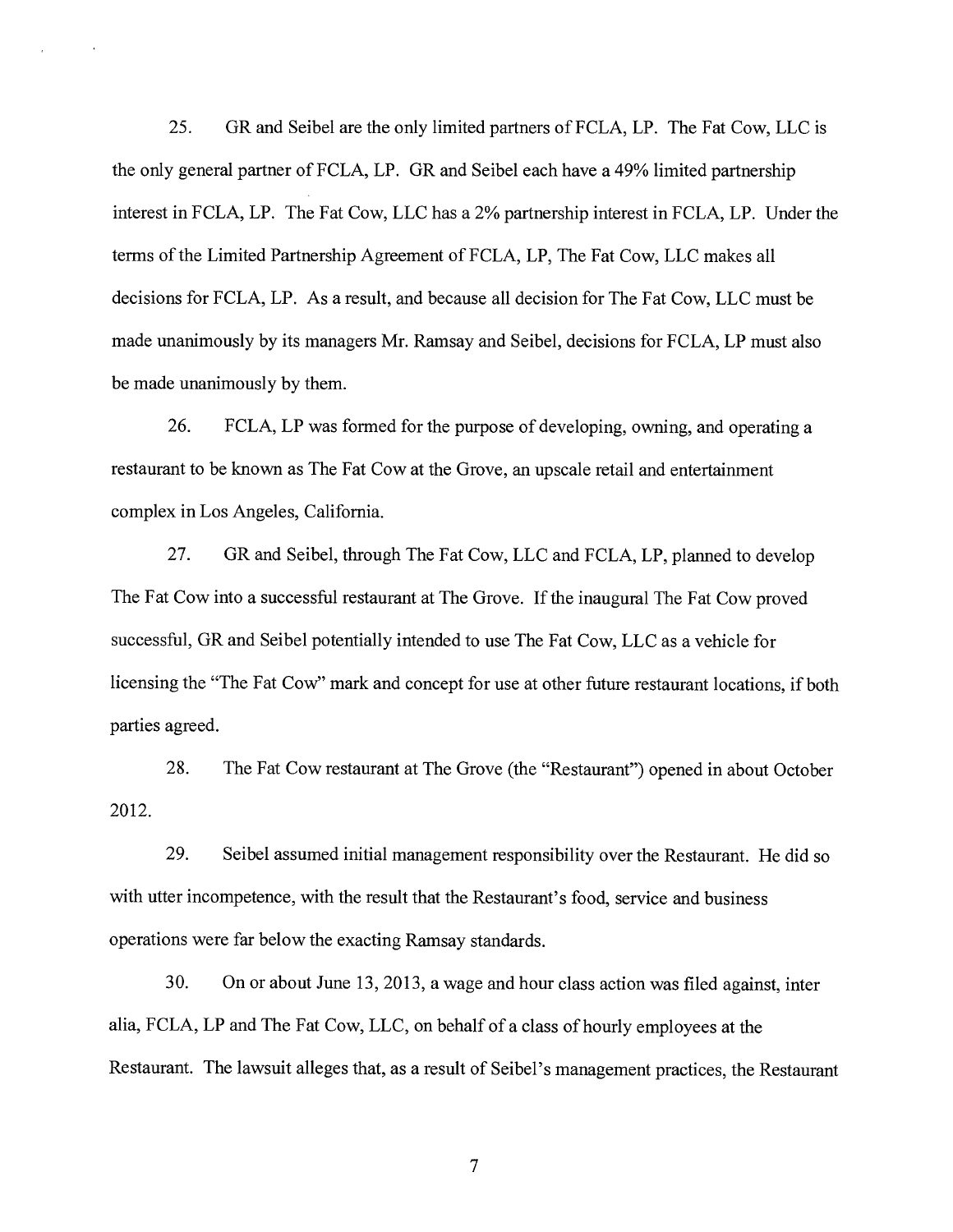failed to provide those employees with proper meal and rest breaks, failed to pay all wages to which those employees were entitled, failed to timely pay those employees, and failed to provide those employees with timely and accurate wage statements. As a result of Seibel's management practices, at least one other employee filed successful claims with the California Labor Commissioner, which claims Seibel hid from GR and Mr. Ramsay.

31. As a result of Seibel's incompetent management, the Restaurant lost money. GR was belatedly forced to appoint new and competent management. GR requested that Seibel provide funds to continue and improve operations and for defense of the ongoing class action lawsuit. Seibel repeatedly refused to provide any such funds. As a result, GR was forced in late 2013 to provide its own additional operating and defense funds without contribution from Seibel. The Restaurant could not have continued operations without that unilateral infusion by GR.

32. After the Restaurant opened, a dispute over the "The Fat Cow" trademark arose with a restaurant in Florida. The Florida restaurant alleged that The Fat Cow, LLC and FCLA, LP were infringing on its trademark by their use of "The Fat Cow." That dispute was settled with FCLA, LP and The Fat Cow, LLC agreeing that they would discontinue use of the "The Fat Cow" name. Seibel did nothing to resolve the dispute, leaving representatives of GR and Mr. Ramsay to resolve it on their own.

33. By early 2014, the Restaurant could not continue to operate because: (a) it was unprofitable due in part to the legal proceedings caused by Seibel, and could not pay its bills without additional contributions from Seibel, which he refused to make; (b) the terms of the trademark dispute resolution precluded further use of the "The Fat Cow" name; and (c) the parties could not agree on who should manage the Restaurant, how it could be managed in a manner that met appropriate standards, or whether it should continue operating. Despite his own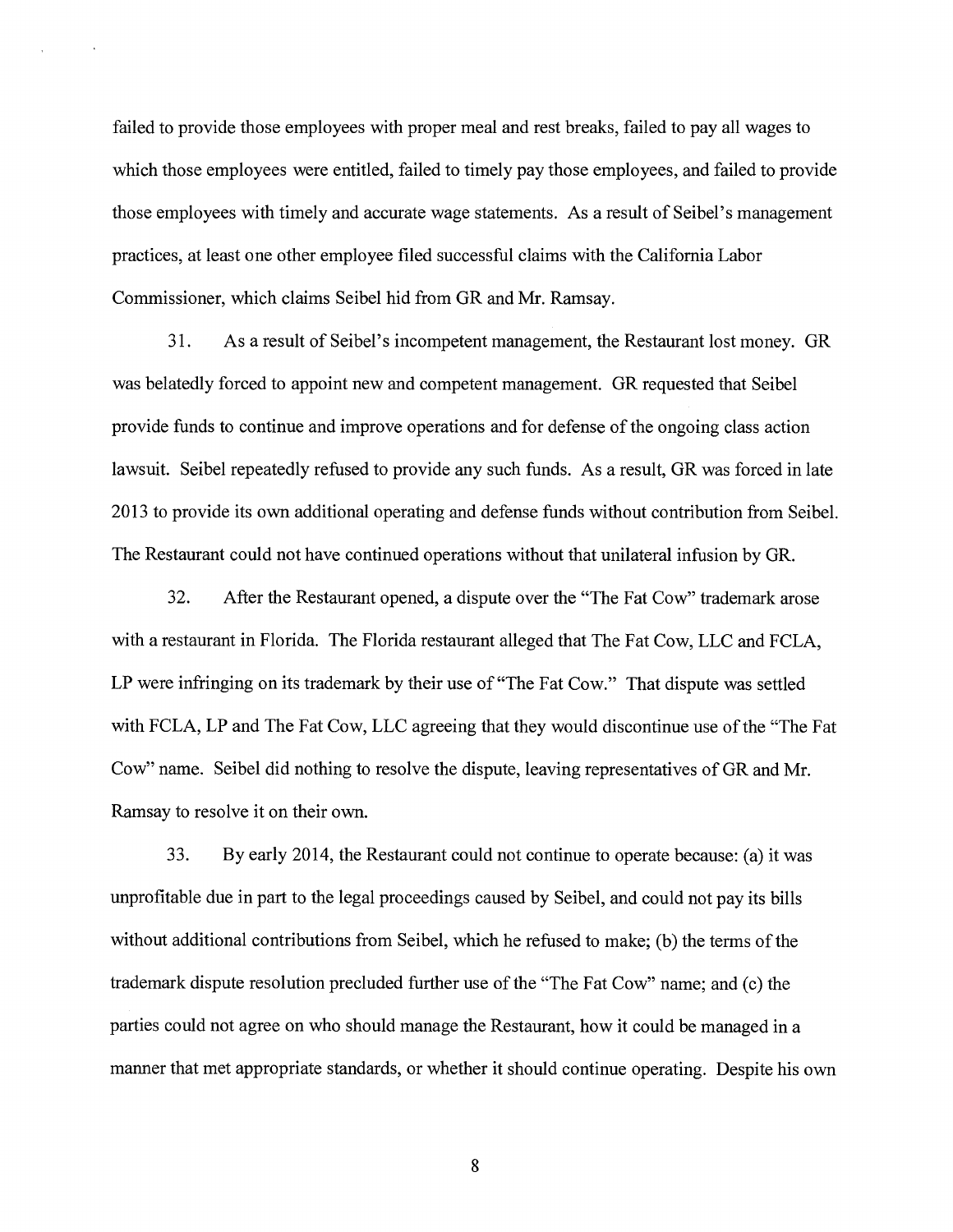acts precluding continued operation of the Restaurant, Seibel unilaterally demanded — in violation of the provisions in the applicable agreements requiring unanimity — that the Restaurant remain open. It nevertheless closed because it simply could no longer operate.

34. Seibel has, without consent, authority, or right of any kind, withdrawn funds including most recently \$10,000.00 — from FCLA, LP accounts. Seibel has also personally enriched himself by making self-dealing agreements with The Fat Cow vendors and through other dishonest dealings or attempted dealings.

35. Seibel has filed a lawsuit against Mr. Ramsay and GR making malicious and false accusations about The Fat Cow. Seibel has also interfered with the business operations of Mr. Ramsay and his associated entities by misrepresenting, worldwide, his purported rights to license Mr. Ramsay's associated names, trademarks, and restaurant concepts. Seibel has done so intentionally.

36. Seibel has in bad faith attempted to preclude Mr. Ramsay's opening of a new restaurant on the original leased premises, even though a new such restaurant could have limited back rent liability for the original The Fat Cow and is expressly permitted by the terms of the Limited Partnership Agreement of FCLA, LP. Now, no such restaurant will be opened.

37. Seibel has refused to cooperate in having The Fat Cow, LLC and FCLA, LP file for bankruptcy. Seibel's refusal to consent to the filing of bankruptcy has caused FCLA, LP and The Fat Cow, LLC to incur additional debts, including for defending the class action, which would not have been incurred had bankruptcy been filed.

#### COUNT I

## (For Dissolution Of The Fat Cow, LLC By GR)

38. GR incorporates the allegations contained in paragraphs 1 through 37.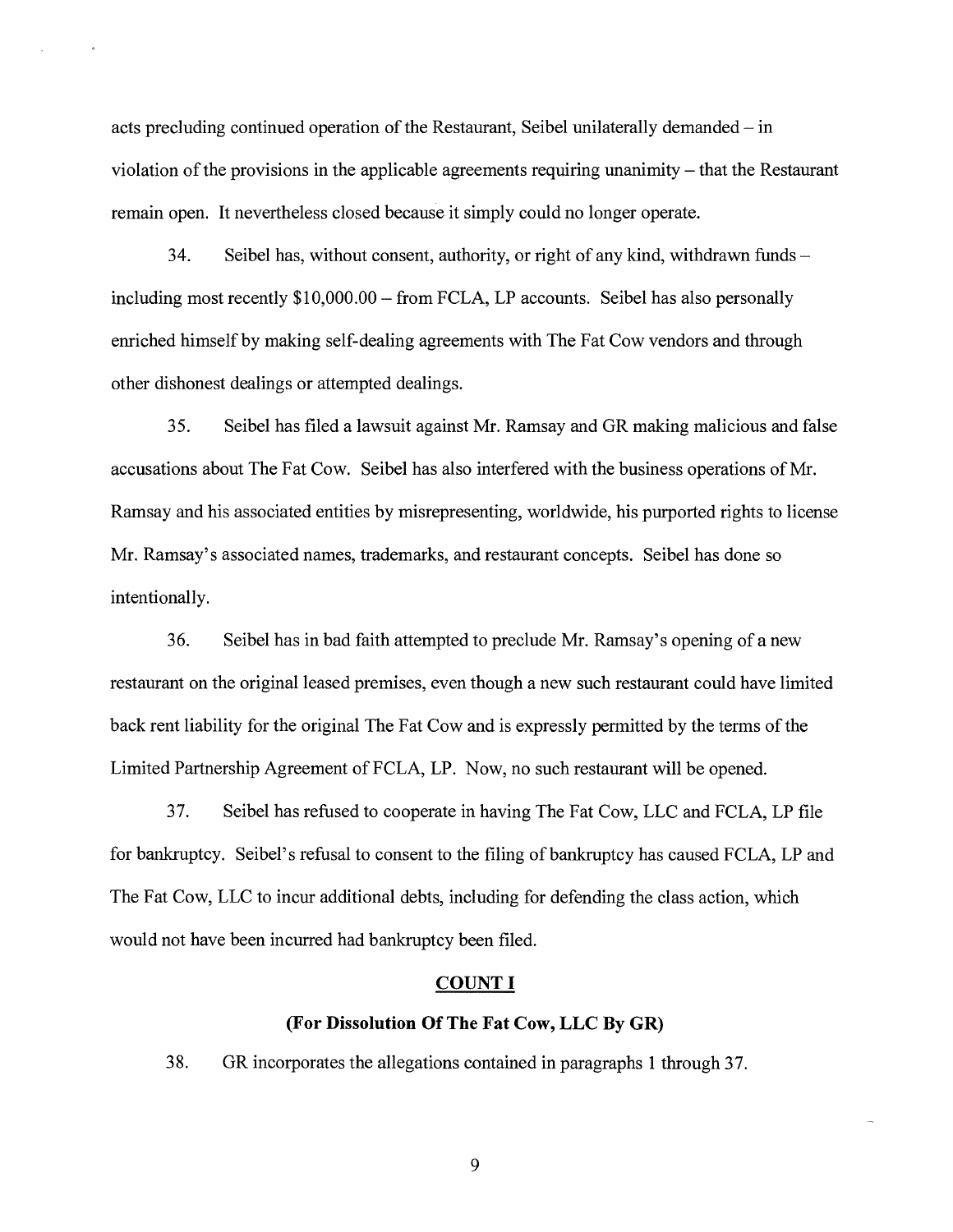39. Section 17707.03(b)(1) of the California Revised Uniform Limited Liability Company Act ("RULLCA") provides that a limited liability company may be dissolved by the Court when "[i]t is not reasonably practicable to carry on the business in conformity with the articles of organization or operating agreement."

40. Section 17707.03(b)(2) of the California RULLCA provides that a limited liability company may be dissolved by the Court when "[d]issolution is reasonably necessary for the protection of the rights or interests of the complaining members."

41. Section 17707.03(b)(3) of the California RULLCA provides that a limited liability company may be dissolved by the Court when "[t]he business of the limited liability company has been abandoned."

42. Section 17707.03(b)(4) of the California RULLCA provides that a limited liability company may be dissolved by the Court when "[t]he management of the limited liability company is deadlocked or subject to internal dissention."

43. Dissolution is required under these provisions because:

- The entity no longer serves any purpose. It was formed for the purposes of: (a) being the General Partner of FCLA, LP, an entity owning The Fat Cow, a restaurant now closed and never to be re-opened; and (b) potentially to provide similar services for other "The Fat Cow" restaurants if there was unanimous agreement to form them. GR will make no such agreement.
- Management is deadlocked. The sole members, GR and Seibel, and their management designees, Seibel and Mr. Ramsay, have not agreed and cannot agree on anything concerning the Restaurant or any other operations of The Fat Cow,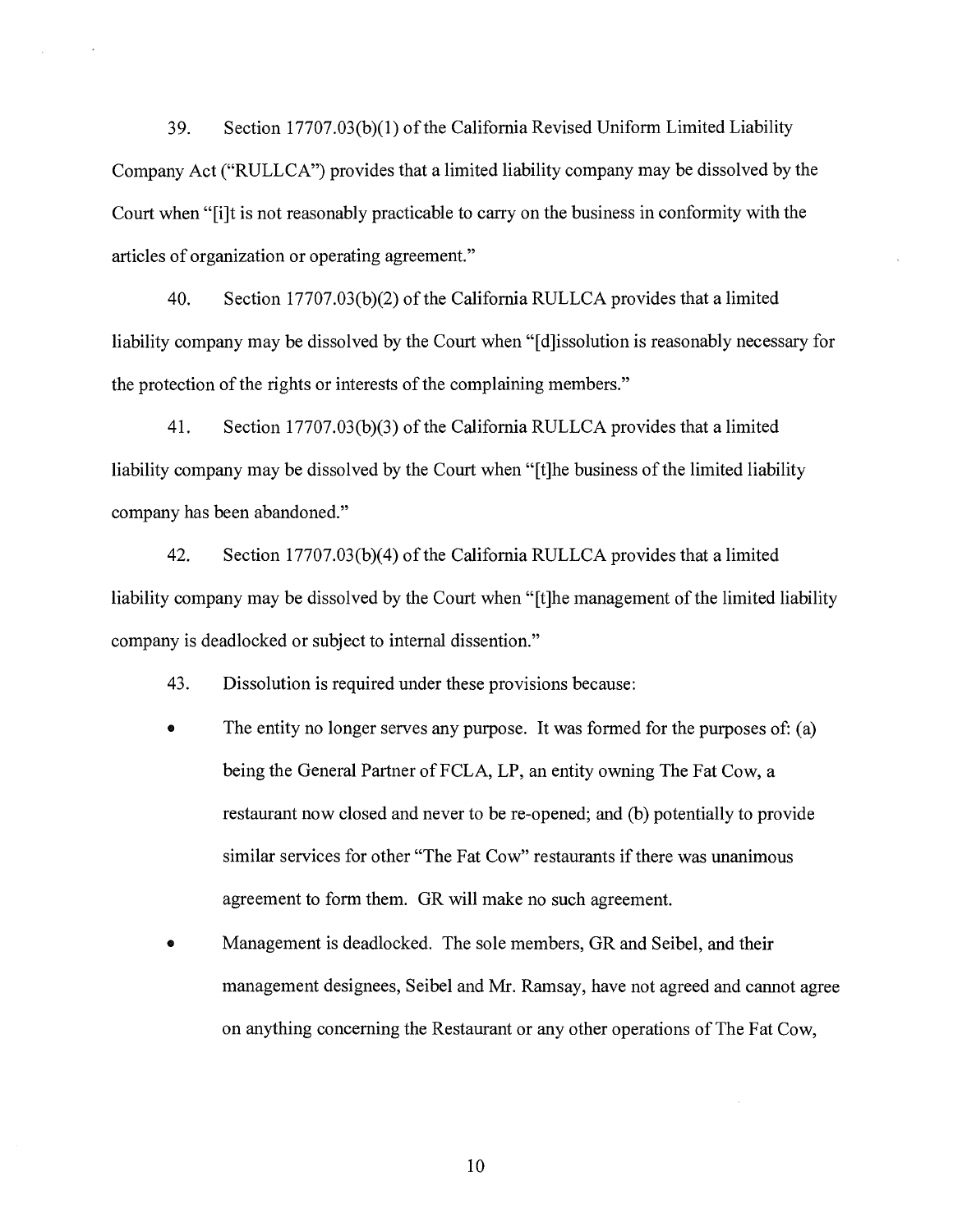LLC or FCLA, LP. Indeed, the parties are bitterly opposed in the malicious ongoing related lawsuit filed by Seibel, illustrating their inability to agree.

- GR needs protection from any further involvement with Seibel, as such an affiliation sullies GR's own reputation, and provides further opportunities for Seibel to engage in self-dealing for his own enrichment and to make selfinterested misrepresentations about his authority over the invaluable Ramsay name, trademarks and concepts.
- 44. Accordingly, judicial dissolution of The Fat Cow, LLC should be granted.

# **COUNT II**

# **(For Dissolution Of FCLA, LP By GR Individually And Derivatively On Behalf Of The Fat Cow, LLC)**

45. GR incorporates the allegations in paragraphs 1 through 44.

46. Section 17-802 of the Delaware Revised Uniform Limited Partnership Act provides that a limited partnership may be dissolved by the Court when it is "not reasonably practicable to carry on the business in conformity with the partnership agreement."

47. It is no longer reasonably practicable for FCLA, LP to operate the Restaurant in conformity with the partnership agreement. The Restaurant has closed because of financial issues, the inability of The Fat Cow, LLC managers to agree on restaurant operations, and the trademark dispute. The parties are hopelessly deadlocked and engaged in bitter litigation, and FCLA, LP has no ongoing business. Perpetuation of the entity serves no purpose, other than providing opportunities for Seibel to engage in self-dealing for his own enrichment and to make self-interested misrepresentations about his authority over the invaluable Ramsay name, trademarks and concepts. Further perpetuation of the entity will also sully the reputation of GR and Mr. Ramsay through prolonging the association with Seibel.